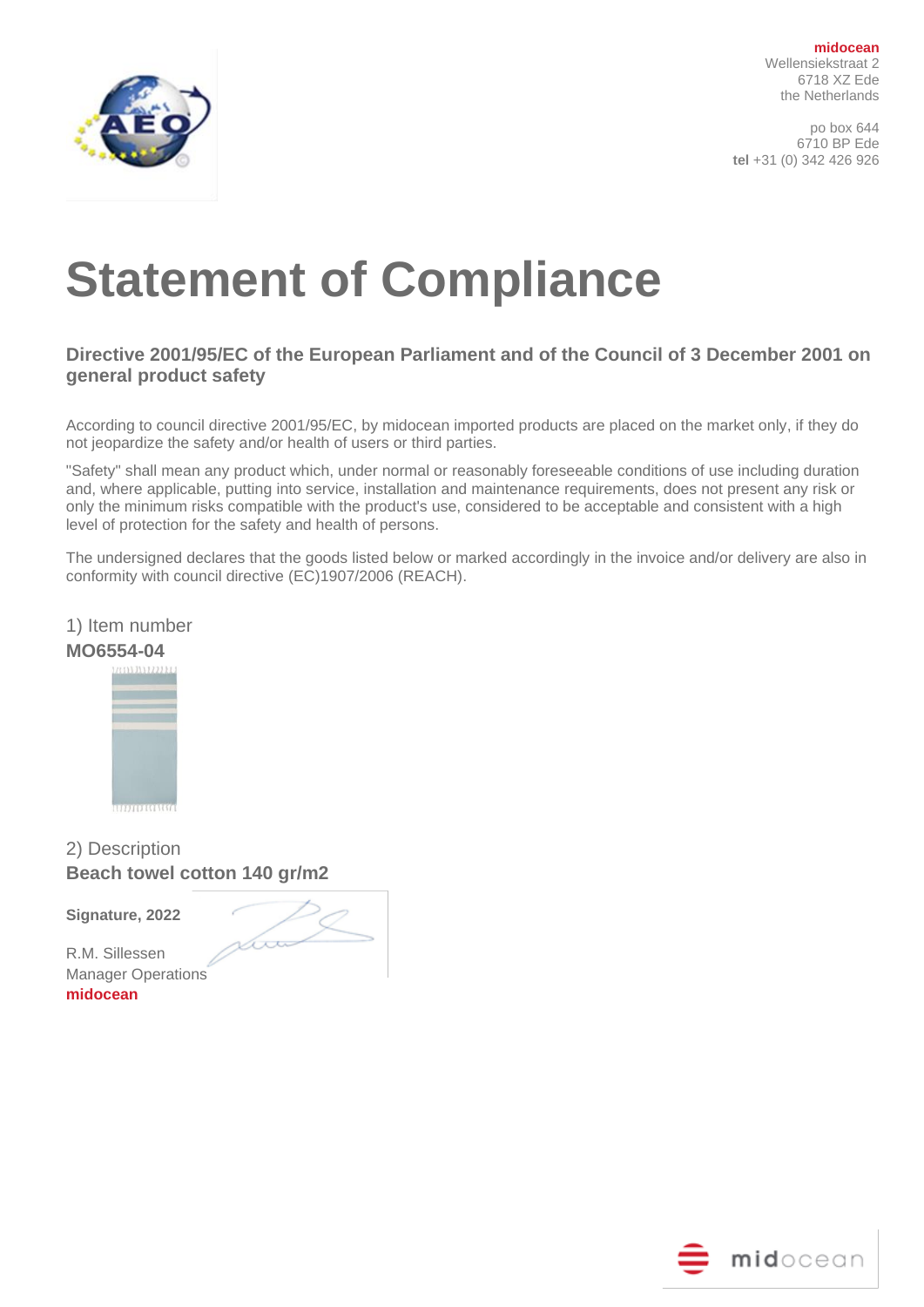

**midocean** Wellensiekstraat 2 6718 XZ Ede the Netherlands

po box 644 6710 BP Ede **tel** +31 (0) 342 426 926

# **Statement of Compliance**

## **Directive 2001/95/EC of the European Parliament and of the Council of 3 December 2001 on general product safety**

According to council directive 2001/95/EC, by midocean imported products are placed on the market only, if they do not jeopardize the safety and/or health of users or third parties.

"Safety" shall mean any product which, under normal or reasonably foreseeable conditions of use including duration and, where applicable, putting into service, installation and maintenance requirements, does not present any risk or only the minimum risks compatible with the product's use, considered to be acceptable and consistent with a high level of protection for the safety and health of persons.

The undersigned declares that the goods listed below or marked accordingly in the invoice and/or delivery are also in conformity with council directive (EC)1907/2006 (REACH).



**MO6554-07**



2) Description **Beach towel cotton 140 gr/m3**

**Signature, 2022** 

Loo

R.M. Sillessen Manager Operations **midocean**